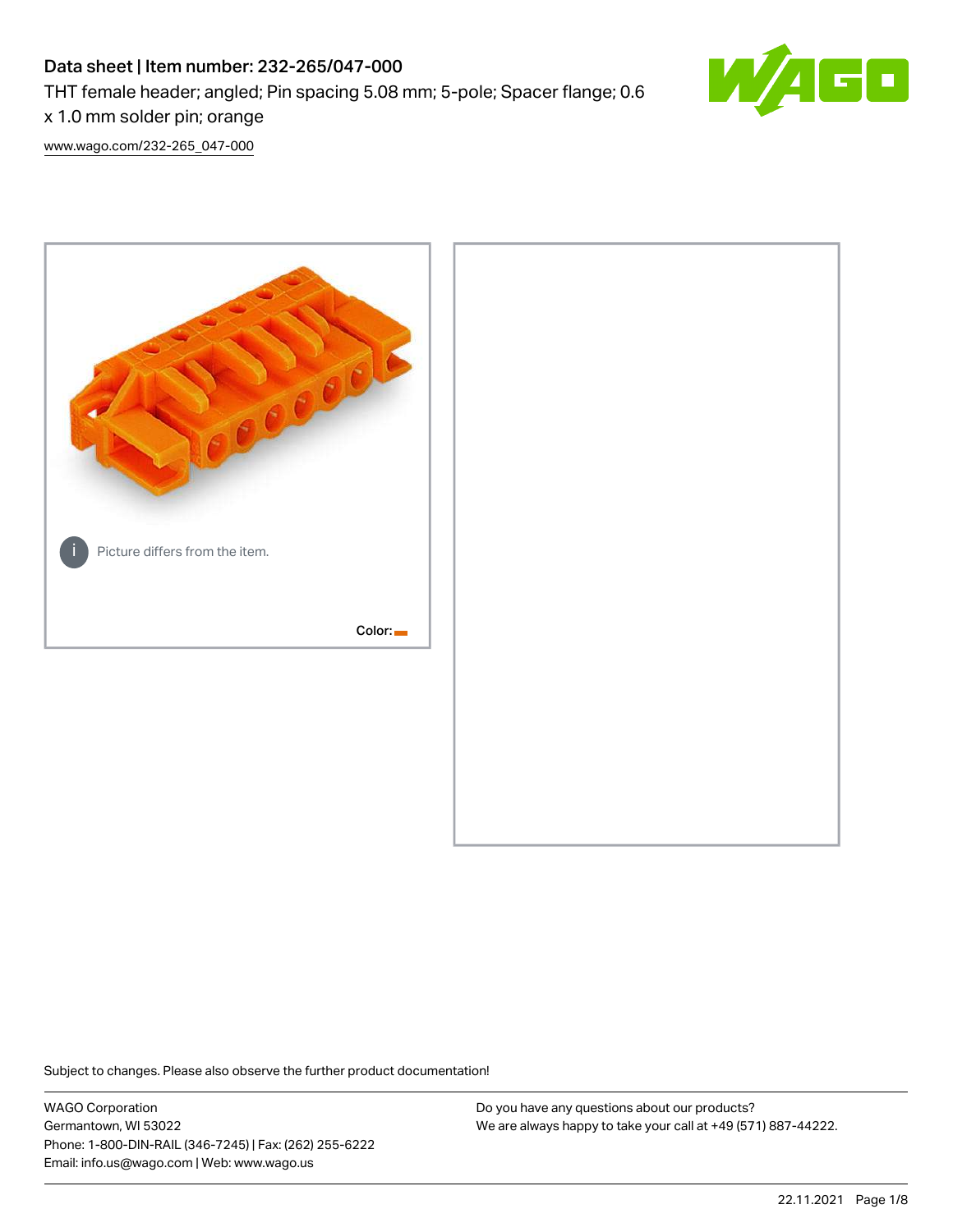

Dimensions in mm

L = pole no. x pin spacing

 $L_1 = L + 3$  mm

 $L_2 = L + 8.8$  mm

 $L_3 = L + 14.8$  mm

2- to 3-pole female connectors – one latch only

# Item description

**Horizontal or vertical PCB mounting via straight or angled solder pins** 

Subject to changes. Please also observe the further product documentation! For board-to-board and board-to-wire connections

WAGO Corporation Germantown, WI 53022 Phone: 1-800-DIN-RAIL (346-7245) | Fax: (262) 255-6222 Email: info.us@wago.com | Web: www.wago.us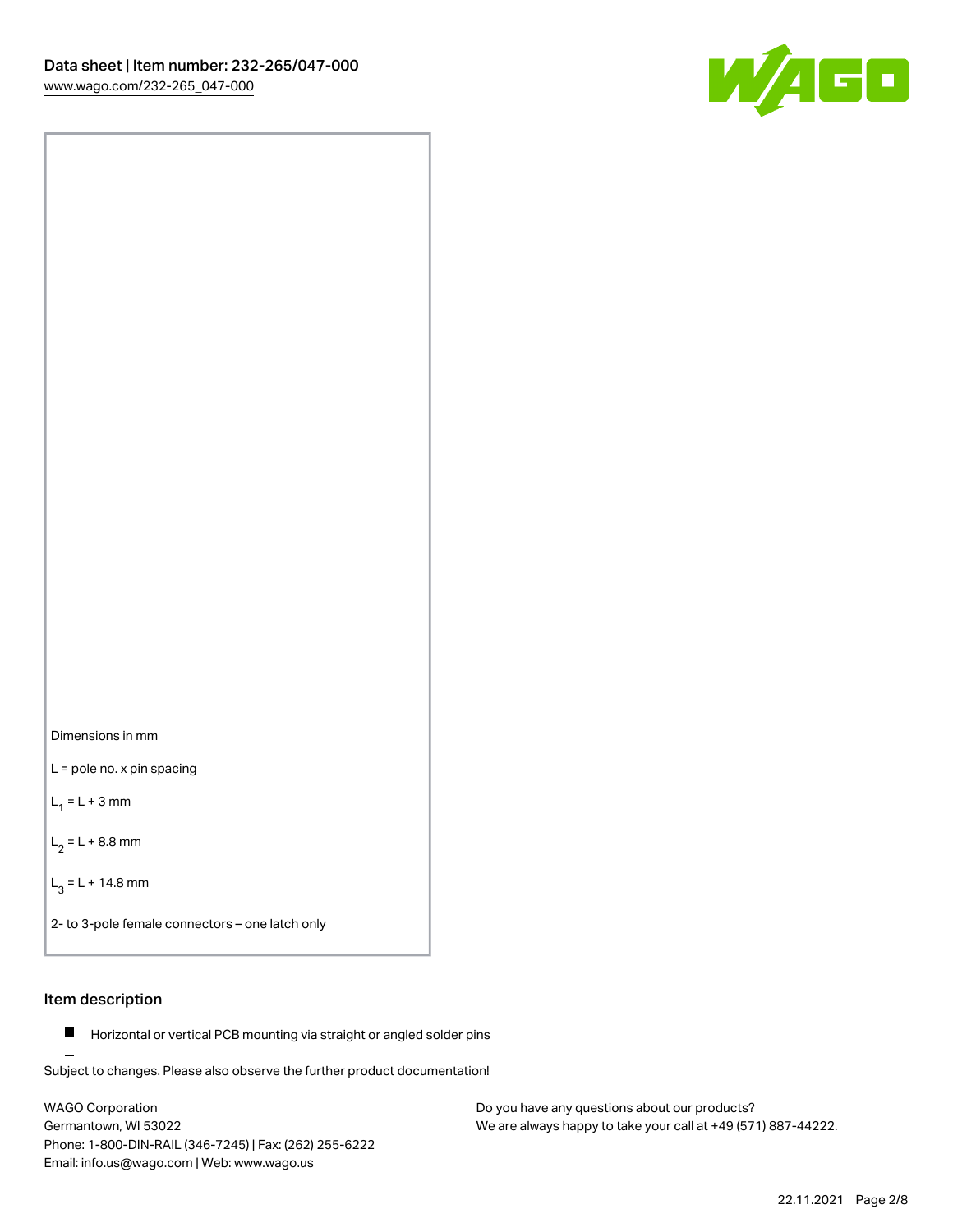

- For board-to-board and board-to-wire connections
- $\blacksquare$ Touch-proof PCB outputs
- $\blacksquare$ Easy-to-identify PCB inputs and outputs
- $\blacksquare$ With coding fingers

# Data **Notes**

| Safety information 1 | The <i>MCS – MULTI CONNECTION SYSTEM</i> includes connectors<br>without breaking capacity in accordance with DIN EN 61984. When<br>used as intended, these connectors must not be connected<br>/disconnected when live or under load. The circuit design should<br>ensure header pins, which can be touched, are not live when<br>unmated. |
|----------------------|--------------------------------------------------------------------------------------------------------------------------------------------------------------------------------------------------------------------------------------------------------------------------------------------------------------------------------------------|
| Variants:            | Other pole numbers<br>3.8 mm pin projection for male headers with straight solder pins<br>Gold-plated or partially gold-plated contact surfaces<br>Other versions (or variants) can be requested from WAGO Sales or<br>configured at https://configurator.wago.com/                                                                        |

# Electrical data

# IEC Approvals

| Ratings per                 | IEC/EN 60664-1                                                        |
|-----------------------------|-----------------------------------------------------------------------|
| Rated voltage (III / 3)     | 320 V                                                                 |
| Rated surge voltage (III/3) | 4 <sub>k</sub> V                                                      |
| Rated voltage (III/2)       | 320 V                                                                 |
| Rated surge voltage (III/2) | 4 <sub>k</sub> V                                                      |
| Nominal voltage (II/2)      | 630 V                                                                 |
| Rated surge voltage (II/2)  | 4 <sub>kV</sub>                                                       |
| Rated current               | 12A                                                                   |
| Legend (ratings)            | $(III / 2)$ $\triangle$ Overvoltage category III / Pollution degree 2 |

# UL Approvals

| Approvals per                  | UL 1059 |
|--------------------------------|---------|
| Rated voltage UL (Use Group B) | 300 V   |
| Rated current UL (Use Group B) | 15 A    |
| Rated voltage UL (Use Group D) | 300 V   |
| Rated current UL (Use Group D) | 10 A    |

Subject to changes. Please also observe the further product documentation!

| <b>WAGO Corporation</b>                                | Do you have any questions about our products?                 |
|--------------------------------------------------------|---------------------------------------------------------------|
| Germantown, WI 53022                                   | We are always happy to take your call at +49 (571) 887-44222. |
| Phone: 1-800-DIN-RAIL (346-7245)   Fax: (262) 255-6222 |                                                               |
| Email: info.us@wago.com   Web: www.wago.us             |                                                               |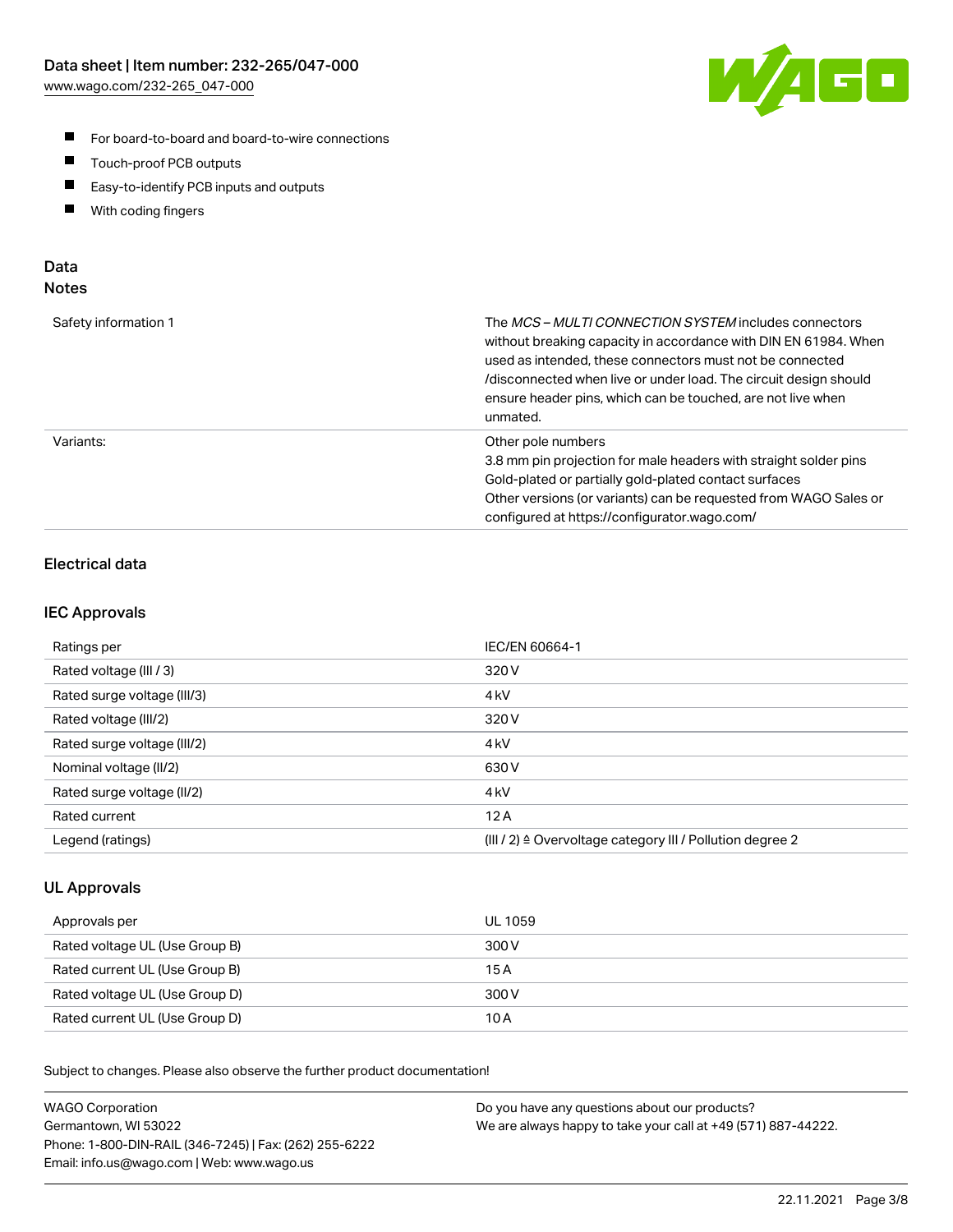

# Ratings per UL

| Rated voltage UL 1977 | 600 V |
|-----------------------|-------|
| Rated current UL 1977 |       |

# CSA Approvals

| Approvals per                   | <b>CSA</b> |
|---------------------------------|------------|
| Rated voltage CSA (Use Group B) | 300 V      |
| Rated current CSA (Use Group B) | 15 A       |
| Rated voltage CSA (Use Group D) | 300 V      |
| Rated current CSA (Use Group D) | 10 A       |

### Connection data

| Total number of connection points |  |
|-----------------------------------|--|
| Total number of potentials        |  |
| Number of connection types        |  |
| Number of levels                  |  |

### Connection 1

| Number of poles<br>.<br>- - - | $-$ |  |
|-------------------------------|-----|--|
|-------------------------------|-----|--|

# Physical data

| Pin spacing                          | 5.08 mm / 0.2 inch         |
|--------------------------------------|----------------------------|
| Width                                | 40.2 mm / 1.583 inch       |
| Height                               | 16.6 mm / 0.654 inch       |
| Height from the surface              | 11.6 mm / 0.457 inch       |
| Depth                                | 18.25 mm / 0.719 inch      |
| Solder pin length                    | $5 \,\mathrm{mm}$          |
| Solder pin dimensions                | $0.6 \times 1$ mm          |
| Drilled hole diameter with tolerance | $1.3$ <sup>(+0.1)</sup> mm |

# Mechanical data

| Mounting type | Mounting flange             |
|---------------|-----------------------------|
| Mounting type | Flush feed-through mounting |
|               | Panel mounting              |

Subject to changes. Please also observe the further product documentation!

| <b>WAGO Corporation</b>                                | Do you have any questions about our products?                 |
|--------------------------------------------------------|---------------------------------------------------------------|
| Germantown, WI 53022                                   | We are always happy to take your call at +49 (571) 887-44222. |
| Phone: 1-800-DIN-RAIL (346-7245)   Fax: (262) 255-6222 |                                                               |
| Email: info.us@wago.com   Web: www.wago.us             |                                                               |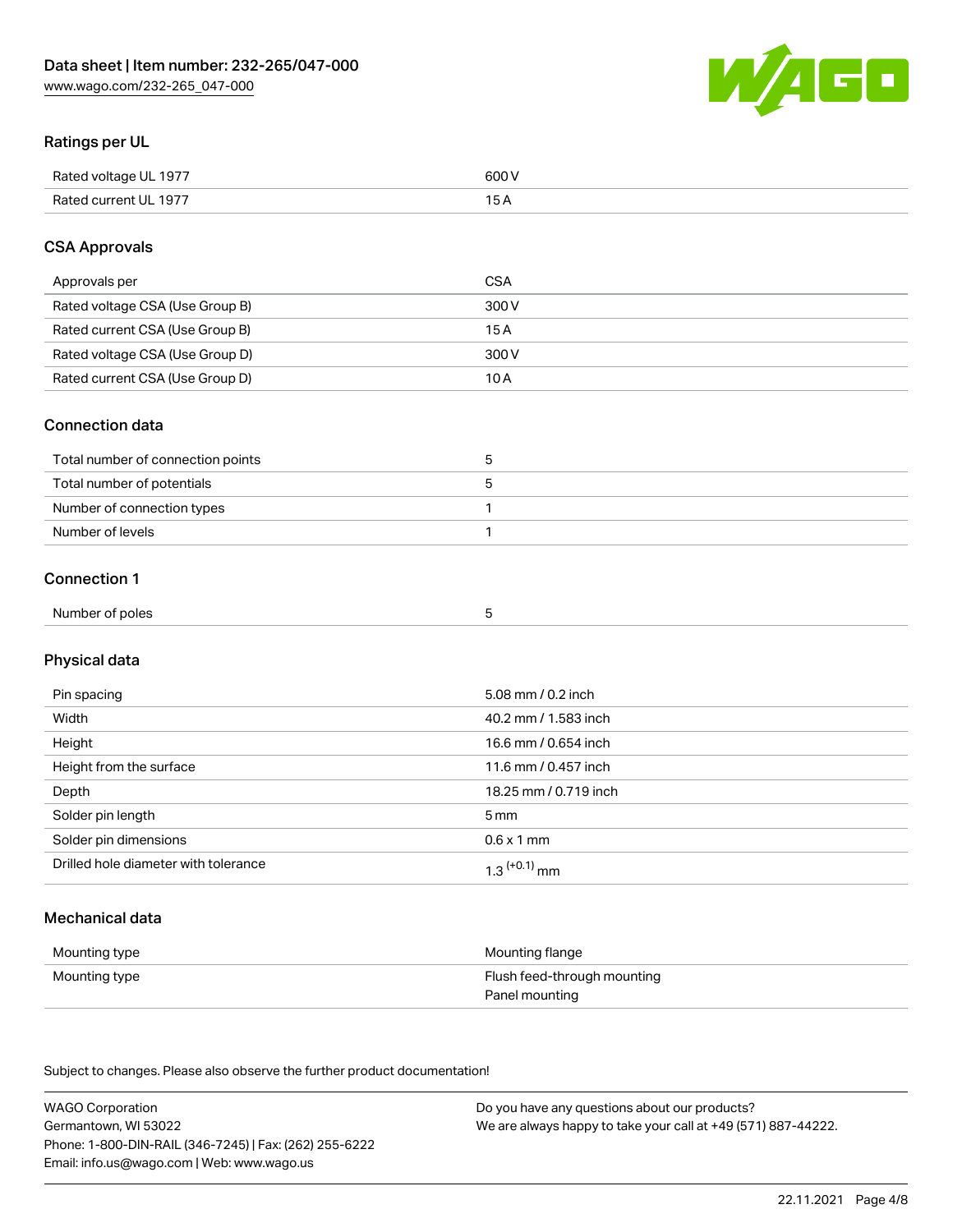[www.wago.com/232-265\\_047-000](http://www.wago.com/232-265_047-000)



# Plug-in connection

| Contact type (pluggable connector) | Female header |
|------------------------------------|---------------|
| Connector (connection type)        | for PCB       |
| Mismating protection               | No            |
| Mating direction to the PCB        | 0°            |
| Locking of plug-in connection      | Without       |

# PCB contact

| PCB Contact                         | THT                                        |
|-------------------------------------|--------------------------------------------|
| Solder pin arrangement              | over the entire female connector (in-line) |
| Number of solder pins per potential |                                            |

# Material data

| Color                       | orange           |
|-----------------------------|------------------|
| Material group              |                  |
| Insulation material         | Polyamide (PA66) |
| Flammability class per UL94 | V <sub>0</sub>   |
| Contact material            | Copper alloy     |
| Contact plating             | tin-plated       |
| Fire load                   | $0.101$ MJ       |
| Weight                      | 5.3 <sub>g</sub> |

### Environmental requirements

| Limit temperature range | -60 … +85 °C |
|-------------------------|--------------|
|-------------------------|--------------|

# Commercial data

| Product Group         | 3 (Multi Conn. System) |
|-----------------------|------------------------|
| PU (SPU)              | 50 Stück               |
| Packaging type        | box                    |
| Country of origin     | DE                     |
| <b>GTIN</b>           | 4044918625371          |
| Customs tariff number | 85366990990            |

### Approvals / Certificates

### Ship Approvals

**Certificate** 

Subject to changes. Please also observe the further product documentation!

WAGO Corporation Germantown, WI 53022 Phone: 1-800-DIN-RAIL (346-7245) | Fax: (262) 255-6222 Email: info.us@wago.com | Web: www.wago.us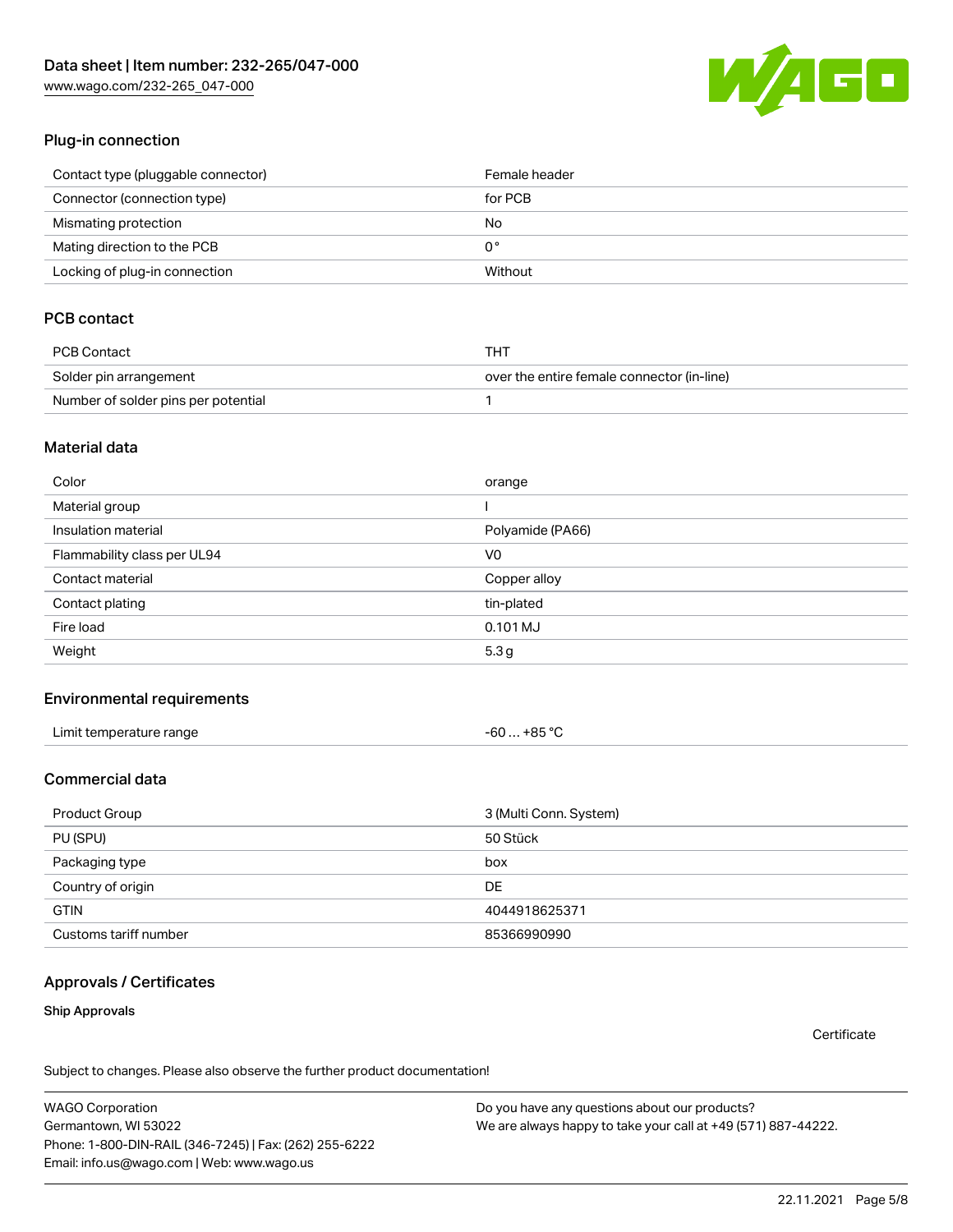# Data sheet | Item number: 232-265/047-000

[www.wago.com/232-265\\_047-000](http://www.wago.com/232-265_047-000)



| Logo                | Approval                                                | <b>Additional Approval Text</b> | name                                |
|---------------------|---------------------------------------------------------|---------------------------------|-------------------------------------|
| ABS                 | <b>ABS</b><br>American Bureau of Shipping               | $\overline{\phantom{0}}$        | $19 -$<br>HG15869876-<br><b>PDA</b> |
| VERITAS             | BV<br>Bureau Veritas S.A.                               | <b>IEC 60998</b>                | 11915/D0 BV                         |
|                     | <b>DNV GL</b><br>Det Norske Veritas, Germanischer Lloyd | $\overline{\phantom{a}}$        | TAE 000016Z                         |
|                     |                                                         |                                 |                                     |
| <b>UL-Approvals</b> |                                                         |                                 |                                     |
| Logo                | Approval                                                | <b>Additional Approval Text</b> | Certificate<br>name                 |
|                     | UL<br>UL International Germany GmbH                     | <b>UL 1977</b>                  | E45171                              |

# Counterpart

Item no.231-635 Male connector; 5-pole; Pin spacing 5.08 mm ; orange [www.wago.com/231-635](https://www.wago.com/231-635)

# Optional accessories

Email: info.us@wago.com | Web: www.wago.us

#### Testing accessories

| Testing accessories                      |                                                                                                                            |                                                               |     |                      |
|------------------------------------------|----------------------------------------------------------------------------------------------------------------------------|---------------------------------------------------------------|-----|----------------------|
|                                          | Item no.: 231-661<br>Test plugs for female connectors; for 5 mm and 5.08 mm pin spacing; 2,50 mm <sup>2</sup> ; light gray |                                                               |     | www.wago.com/231-661 |
| <b>Downloads</b><br><b>Documentation</b> |                                                                                                                            |                                                               |     |                      |
| <b>Additional Information</b>            |                                                                                                                            |                                                               |     |                      |
| Technical explanations                   |                                                                                                                            | 2019 Apr 3                                                    | pdf | Download             |
|                                          | Subject to changes. Please also observe the further product documentation!                                                 |                                                               |     |                      |
| <b>WAGO Corporation</b>                  |                                                                                                                            | Do you have any questions about our products?                 |     |                      |
| Germantown, WI 53022                     |                                                                                                                            | We are always happy to take your call at +49 (571) 887-44222. |     |                      |
|                                          | Phone: 1-800-DIN-RAIL (346-7245)   Fax: (262) 255-6222                                                                     |                                                               |     |                      |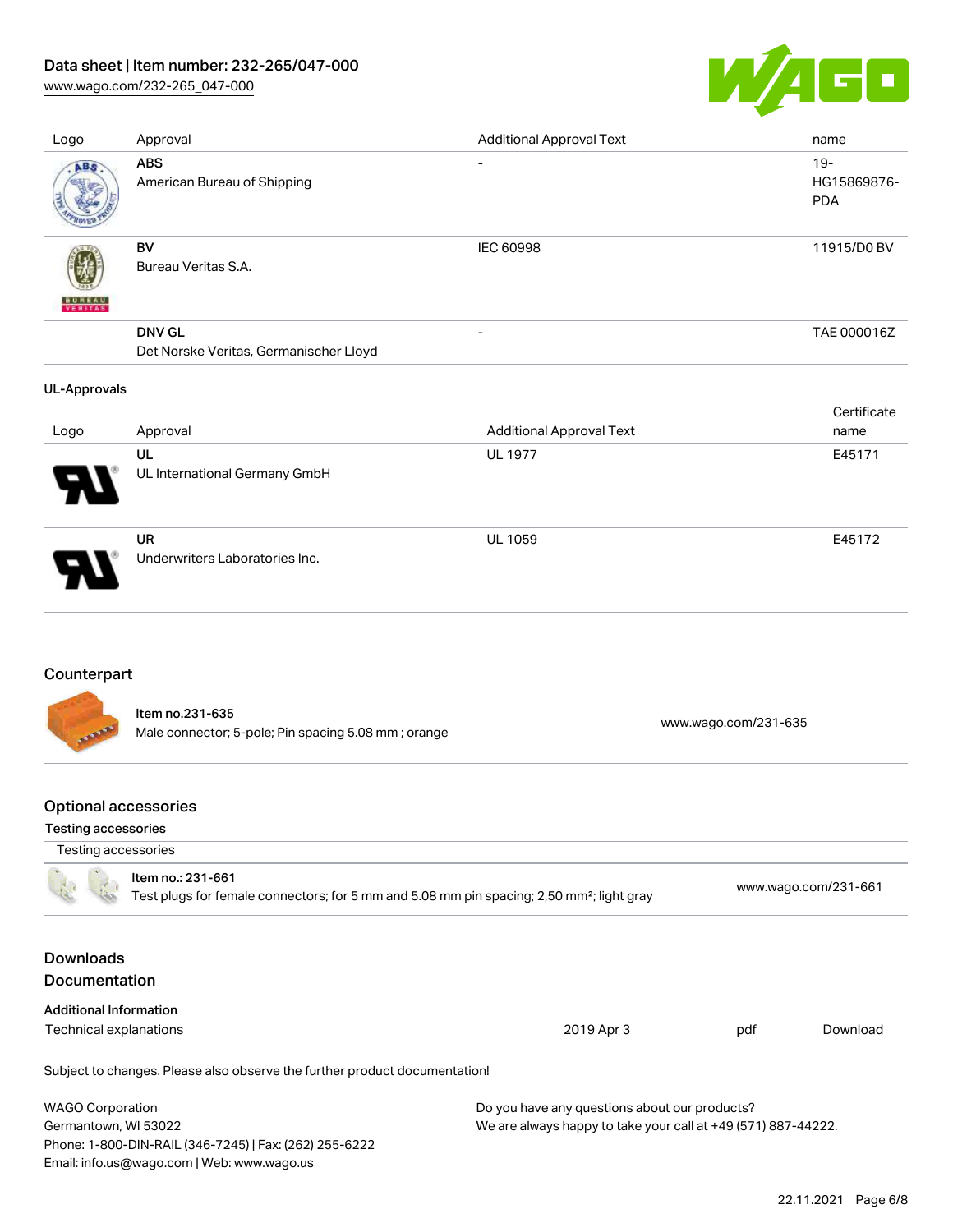

### CAD files

#### CAE data

| EPLAN Data Portal 232-265/047-000 | URL | Download |
|-----------------------------------|-----|----------|
| EPLAN Data Portal 232-265/047-000 | URL | Download |
| <b>PCB Design</b>                 |     |          |

| Symbol and Footprint 232-265/047-000                                                | URL | Download |
|-------------------------------------------------------------------------------------|-----|----------|
| CAx data for your PCB design, consisting of "schematic symbols and PCB footprints", |     |          |
| allow easy integration of the WAGO component into your development environment.     |     |          |

#### Supported formats:

- $\blacksquare$ Accel EDA 14 & 15
- $\blacksquare$ Altium 6 to current version
- $\blacksquare$ Cadence Allegro
- $\blacksquare$ **DesignSpark**
- $\blacksquare$ Eagle Libraries
- $\blacksquare$ KiCad
- $\blacksquare$ Mentor Graphics BoardStation
- $\blacksquare$ Mentor Graphics Design Architect
- $\blacksquare$ Mentor Graphics Design Expedition 99 and 2000
- $\blacksquare$ OrCAD 9.X PCB and Capture
- $\blacksquare$ PADS PowerPCB 3, 3.5, 4.X, and 5.X
- $\blacksquare$ PADS PowerPCB and PowerLogic 3.0
- $\blacksquare$ PCAD 2000, 2001, 2002, 2004, and 2006
- $\blacksquare$ Pulsonix 8.5 or newer
- П **STL**
- $\blacksquare$ 3D STEP
- $\blacksquare$ TARGET 3001!
- П View Logic ViewDraw
- $\blacksquare$ Quadcept
- $\blacksquare$ Zuken CadStar 3 and 4
- $\blacksquare$ Zuken CR-5000 and CR-8000

PCB Component Libraries (EDA), PCB CAD Library Ultra Librarian

Subject to changes. Please also observe the further product documentation!

WAGO Corporation Germantown, WI 53022 Phone: 1-800-DIN-RAIL (346-7245) | Fax: (262) 255-6222 Email: info.us@wago.com | Web: www.wago.us